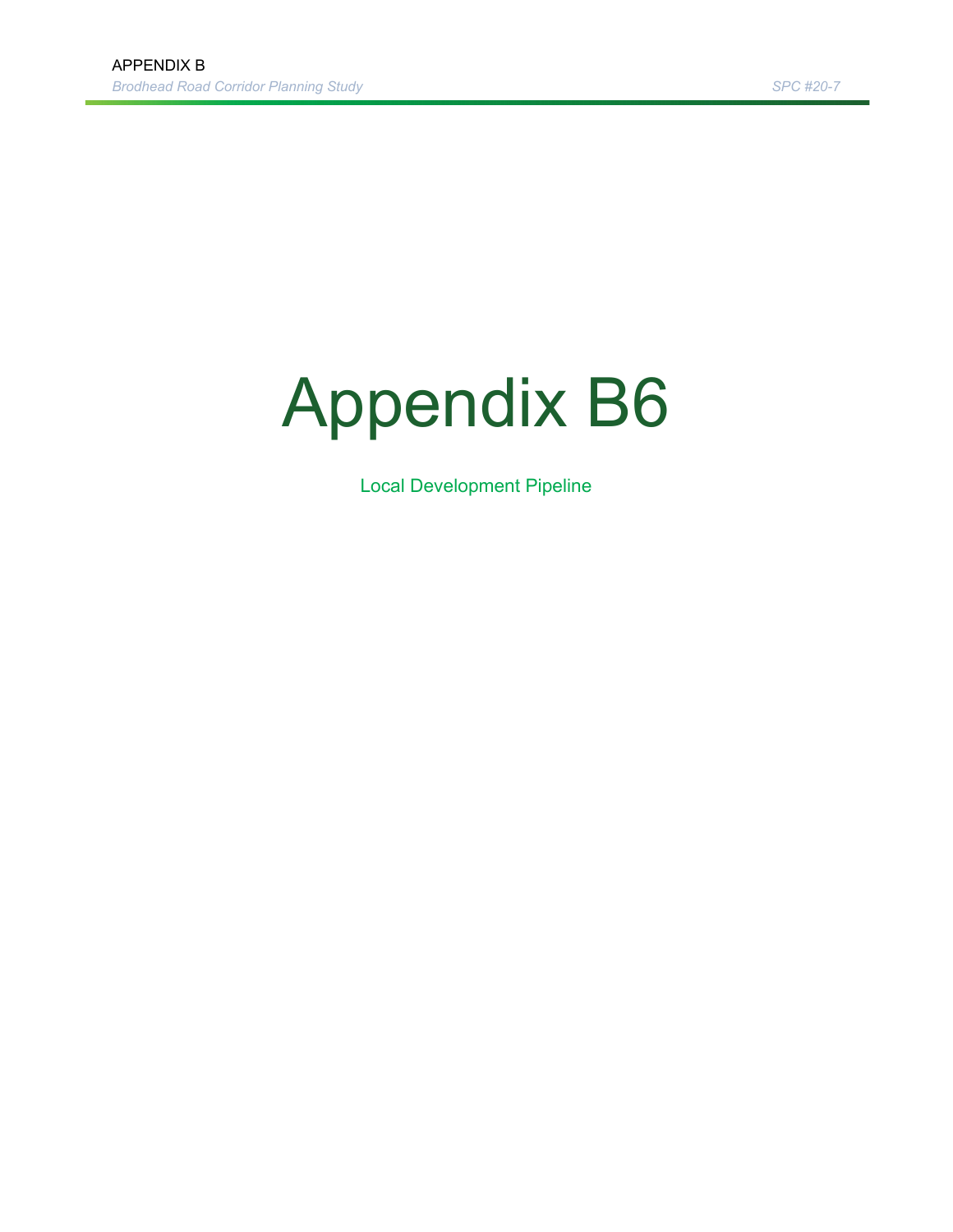| <b>Project Name</b>                                    | County-<br>Municipal<br>ity Code | Merlam<br>Zone | County<br>Name | <b>Municipality</b>      | Economic<br><b>Development</b><br><b>Attractiveness</b><br>Score | Economic<br>Development<br>Project |                         | 2015           | 2020           | 2025           | 2030           | 2035           | 2040           | 2045           | Total          |
|--------------------------------------------------------|----------------------------------|----------------|----------------|--------------------------|------------------------------------------------------------------|------------------------------------|-------------------------|----------------|----------------|----------------|----------------|----------------|----------------|----------------|----------------|
| Shell Appalachia Petrochemical Plant                   | 007225                           |                | 912 Beaver     | Potter Township          | 1                                                                |                                    | 1 Manufacturing         |                | 50             | 250            | 250            |                |                |                | 550            |
|                                                        |                                  |                |                |                          |                                                                  |                                    | Retail                  |                |                |                |                |                |                |                |                |
|                                                        |                                  |                |                |                          |                                                                  |                                    | Services                |                | 10             | 15             | 25             |                |                |                | 50             |
|                                                        |                                  |                |                |                          |                                                                  |                                    | Other                   |                |                |                |                |                |                |                |                |
|                                                        |                                  |                |                |                          |                                                                  |                                    | <b>Total Employment</b> | $\mathbf 0$    | 60             | 265            | 275            | $\mathbf 0$    | $\mathbf 0$    | $\mathbf 0$    | 600            |
|                                                        |                                  |                |                |                          |                                                                  |                                    | <b>Total Housing</b>    | $\mathbf{0}$   | $\mathbf{0}$   | $\mathbf{0}$   | $\mathbf{0}$   | $\mathbf{0}$   | $\mathbf{0}$   | $\mathbf{0}$   |                |
| <b>Ohio River Industrial Site Development (Monaca)</b> | 007185                           |                | 907 Beaver     | Monaca Borough           | $\mathbf{1}$                                                     |                                    | 1 Manufacturing         |                | 150            | 250            | 300            |                |                |                | 700            |
|                                                        |                                  |                |                |                          |                                                                  |                                    | Retail                  |                |                |                |                |                |                |                |                |
|                                                        |                                  |                |                |                          |                                                                  |                                    | Services                |                | 25             | 75             | 100            |                |                |                | 200            |
|                                                        |                                  |                |                |                          |                                                                  |                                    | Other                   |                |                |                |                |                |                |                |                |
|                                                        |                                  |                |                |                          |                                                                  |                                    | <b>Total Employment</b> | 0              | 175            | 325            | 400            | $\mathbf{0}$   | 0              | $\mathbf 0$    | 900            |
|                                                        |                                  |                |                |                          |                                                                  |                                    | <b>Total Housing</b>    | $\mathbf{0}$   | $\mathbf{0}$   | $\mathbf{0}$   | $\mathbf{0}$   | $\mathbf{0}$   | $\mathbf{0}$   | $\mathbf{0}$   |                |
| The Bluffs at Glade Path                               | 007050                           |                | 972 Beaver     | Center Township          | 1                                                                |                                    | 1 Manufacturing         |                |                |                |                |                |                |                |                |
| Cade Dr and Wagner Rd                                  |                                  |                |                |                          |                                                                  |                                    | Retail                  |                |                |                |                |                |                |                |                |
| 60,000 sf medical office for Heritage Valley Health    |                                  |                |                |                          |                                                                  |                                    | Services<br>Other       |                | 350            |                |                |                |                |                | 350            |
| System,<br>80-unit townhomes by Ryan Homes             |                                  |                |                |                          |                                                                  |                                    | <b>Total Employment</b> | $\mathbf 0$    | 350            | $\mathbf{0}$   | $\mathbf 0$    | $\mathbf 0$    | $\mathbf{0}$   | $\mathbf 0$    | 350            |
| 30,000 sf AHN Beaver Cancer Center                     |                                  |                |                |                          |                                                                  |                                    | <b>Total Housing</b>    | $\mathbf{0}$   | 80             | $\mathbf{0}$   | $\mathbf{0}$   | $\mathbf{0}$   | $\mathbf{0}$   | $\mathbf{0}$   | 80             |
| <b>Sheetz</b>                                          |                                  |                | Beaver         | Center Township          |                                                                  |                                    | <b>Total Employment</b> | $\mathbf 0$    | $\mathbf 0$    | 39             | $\mathbf 0$    | $\mathbf 0$    | $\mathbf{0}$   | $\mathbf 0$    | 39             |
| Frankfort Rd and Beaver Valley Mall Rd                 |                                  |                |                |                          |                                                                  |                                    | <b>Total Housing</b>    | $\mathbf 0$    | $\mathbf{0}$   | $\overline{0}$ | $\mathbf{0}$   | $\mathbf{0}$   | $\mathbf 0$    | $\Omega$       | $\overline{0}$ |
| * Avg employees per store                              |                                  |                |                |                          |                                                                  |                                    |                         |                |                |                |                |                |                |                |                |
| <b>Highland Meadows</b>                                |                                  |                | Beaver         | Center Township          |                                                                  |                                    | <b>Total Employment</b> | $\mathbf 0$    | $\mathbf 0$    | $\mathbf 0$    | $\mathbf 0$    | $\mathbf 0$    | $\mathbf 0$    | $\mathbf 0$    | $\Omega$       |
| Monaca Road                                            |                                  |                |                |                          |                                                                  |                                    | <b>Total Housing</b>    | $\mathbf{0}$   | $\mathbf 0$    | 100            | $\mathbf 0$    | $\mathbf{0}$   | $\mathbf{0}$   | $\mathbf{0}$   | 100            |
| <b>AGH Surgery Center</b>                              |                                  |                | Beaver         | Center Township          |                                                                  |                                    | <b>Total Employment</b> | $\overline{0}$ | $\overline{0}$ | 50?            | -?             | $\overline{?}$ | 2              | $\overline{?}$ | 50?            |
| 103 Pleasant Drive                                     |                                  |                |                |                          |                                                                  |                                    | <b>Total Housing</b>    | $\mathbf{0}$   | $\mathbf{0}$   | $\mathbf 0$    | $\mathbf{0}$   | $\mathbf{0}$   | $\mathbf{0}$   | $\mathbf{0}$   | $\Omega$       |
| <b>O'Reilly Auto Parts</b>                             |                                  |                | Beaver         | Aliquippa                |                                                                  |                                    | <b>Total Employment</b> | $\mathbf 0$    | $\mathbf 0$    | 16             | $\mathbf 0$    | $\mathbf 0$    | $\mathbf{0}$   | $\mathbf 0$    | 16             |
| <b>Brodhead Road and Admiral St</b>                    |                                  |                |                |                          |                                                                  |                                    | <b>Total Housing</b>    | $\mathbf{0}$   | $\mathbf{0}$   | $\mathbf{0}$   | $\mathbf{0}$   | $\mathbf{0}$   | $\mathbf{0}$   | $\mathbf{0}$   | $\overline{0}$ |
| * Avg employees per store                              |                                  |                |                |                          |                                                                  |                                    |                         |                |                |                |                |                |                |                |                |
| 50-home development                                    |                                  |                | Beaver         | Hopewell Township        |                                                                  |                                    | <b>Total Employment</b> | $\mathbf 0$    | $\mathbf 0$    | $\mathbf 0$    | $\mathbf 0$    | $\mathbf 0$    | $\mathbf{0}$   | $\mathbf 0$    | $\overline{0}$ |
| Airport Rd                                             |                                  |                |                |                          |                                                                  |                                    | <b>Total Housing</b>    | $\mathbf{0}$   | $\Omega$       | 50             | $\mathbf 0$    | $\mathbf{0}$   | $\mathbf{0}$   | $\mathbf 0$    | 50             |
| <b>Shadow Creek</b>                                    |                                  |                | Beaver         | Center Township          |                                                                  |                                    | <b>Total Employment</b> | $\mathbf 0$    | $\mathbf 0$    | $\mathbf 0$    | $\mathbf{0}$   | $\mathbf 0$    | $\mathbf{0}$   | $\mathbf 0$    | $\overline{0}$ |
| Near Reinish Dr                                        |                                  |                |                |                          |                                                                  |                                    | <b>Total Housing</b>    | $\mathbf{0}$   | $\mathbf{0}$   | 100            | $\mathbf 0$    | $\mathbf{0}$   | $\mathbf{0}$   | $\mathbf{0}$   | 100            |
| The Kane Apartment Homes                               |                                  |                | Beaver         | Hopewell Township        |                                                                  |                                    | <b>Total Employment</b> | $\mathbf 0$    | $\mathbf 0$    | $\mathbf{0}$   | 0              | $\mathbf{0}$   | $\mathbf{0}$   | $\mathbf 0$    | $\overline{0}$ |
| Former Kane Rd Drive-In                                |                                  |                |                |                          |                                                                  |                                    | <b>Total Housing</b>    | $\Omega$       | $\Omega$       | 244            | $\Omega$       | $\mathbf{0}$   | $\Omega$       | $\Omega$       | 244            |
| <b>Clairmont Manor</b>                                 |                                  |                | Beaver         | <b>Hopewell Township</b> |                                                                  |                                    | <b>Total Employment</b> | $\mathbf 0$    | $\mathbf 0$    | $\mathbf 0$    | $\mathbf{0}$   | $\mathbf 0$    | $\mathbf 0$    | $\mathbf 0$    | $\overline{0}$ |
| Tee Line Drive                                         |                                  |                |                |                          |                                                                  |                                    | <b>Total Housing</b>    | $\mathbf 0$    | $\mathbf{0}$   | 110            | $\mathbf 0$    | $\mathbf{0}$   | $\mathbf{0}$   | $\mathbf{0}$   | 110            |
| Office/warehouse flex space                            |                                  |                | Beaver         | Hopewell Township        |                                                                  |                                    | <b>Total Employment</b> | $\overline{0}$ | $\overline{0}$ | 50?            | 2              | $\overline{?}$ | $\overline{P}$ | $\overline{?}$ | 50?            |
| Rt 151/Gringo Rd                                       |                                  |                |                |                          |                                                                  |                                    | <b>Total Housing</b>    | $\overline{0}$ | $\mathbf{0}$   | $\mathbf{0}$   | $\mathbf{0}$   | $\overline{0}$ | $\mathbf{0}$   | $\mathbf{0}$   | $\overline{O}$ |
| 7 buildings, 50,000 sf each                            |                                  |                |                |                          |                                                                  |                                    |                         |                |                |                |                |                |                |                |                |
| 125-home development                                   |                                  |                | Beaver         | Hopewell Township        |                                                                  |                                    | <b>Total Employment</b> | $\mathbf 0$    | $\mathbf 0$    | $\mathbf{0}$   | $\mathbf{0}$   | $\mathbf 0$    | $\mathbf{0}$   | $\mathbf 0$    | $\overline{0}$ |
| Sharon Grange/Bocktown Rd                              |                                  |                |                |                          |                                                                  |                                    | <b>Total Housing</b>    | $\mathbf{0}$   | $\mathbf 0$    | 125            | $\overline{0}$ | $\mathbf{0}$   | $\mathbf{0}$   |                | 125            |
| 200-townhome development                               |                                  |                | Beaver         | Hopewell Township        |                                                                  |                                    | <b>Total Employment</b> | $\mathbf 0$    | $\mathbf 0$    | $\mathbf 0$    | $\mathbf 0$    | $\mathbf 0$    | $\mathbf 0$    | $\mathbf 0$    | $\Omega$       |
| <b>Garnet St</b>                                       |                                  |                |                |                          |                                                                  |                                    | <b>Total Housing</b>    | $\mathbf 0$    | $\mathbf{0}$   | 200            | $\mathbf 0$    | $\mathbf{0}$   | $\mathbf{0}$   |                | 200            |
| <b>Rolling Hills Townhomes</b>                         |                                  |                | Beaver         | Moon Township            |                                                                  |                                    | <b>Total Employment</b> | $\mathbf 0$    | $\mathbf 0$    | $\mathbf 0$    | $\mathbf 0$    | $\mathbf{0}$   | $\mathbf{0}$   | $\mathbf 0$    | $\overline{0}$ |
| <b>Brodhead and Huntsridge</b>                         |                                  |                |                |                          |                                                                  |                                    | <b>Total Housing</b>    | $\mathbf{0}$   | $\Omega$       | 85             | 0              | $\mathbf{0}$   | $\mathbf{0}$   | $\Omega$       | 85             |
| <b>Stefanik's Industrial Park</b>                      |                                  |                | Beaver         | Center/Hopewell          |                                                                  |                                    | <b>Total Employment</b> | $\overline{0}$ | $\overline{0}$ | -?             | -2.            | $\overline{?}$ | 2              | $\overline{?}$ |                |
| <b>Todd Lane</b>                                       |                                  |                |                |                          |                                                                  |                                    | <b>Total Housing</b>    | $\overline{0}$ | $\mathbf{0}$   | $\mathbf{0}$   | $\mathbf{0}$   | $\mathbf{0}$   | $\mathbf{0}$   | $\mathbf{0}$   | $\overline{O}$ |
| 53,000 sf + 85,000 sf warehousing/distribution         |                                  |                |                |                          |                                                                  |                                    |                         |                |                |                |                |                |                |                |                |
| <b>NEW EMPLOYMENT</b>                                  |                                  |                |                |                          |                                                                  |                                    |                         |                | 585            | 645            | 675            |                |                |                | 1905           |